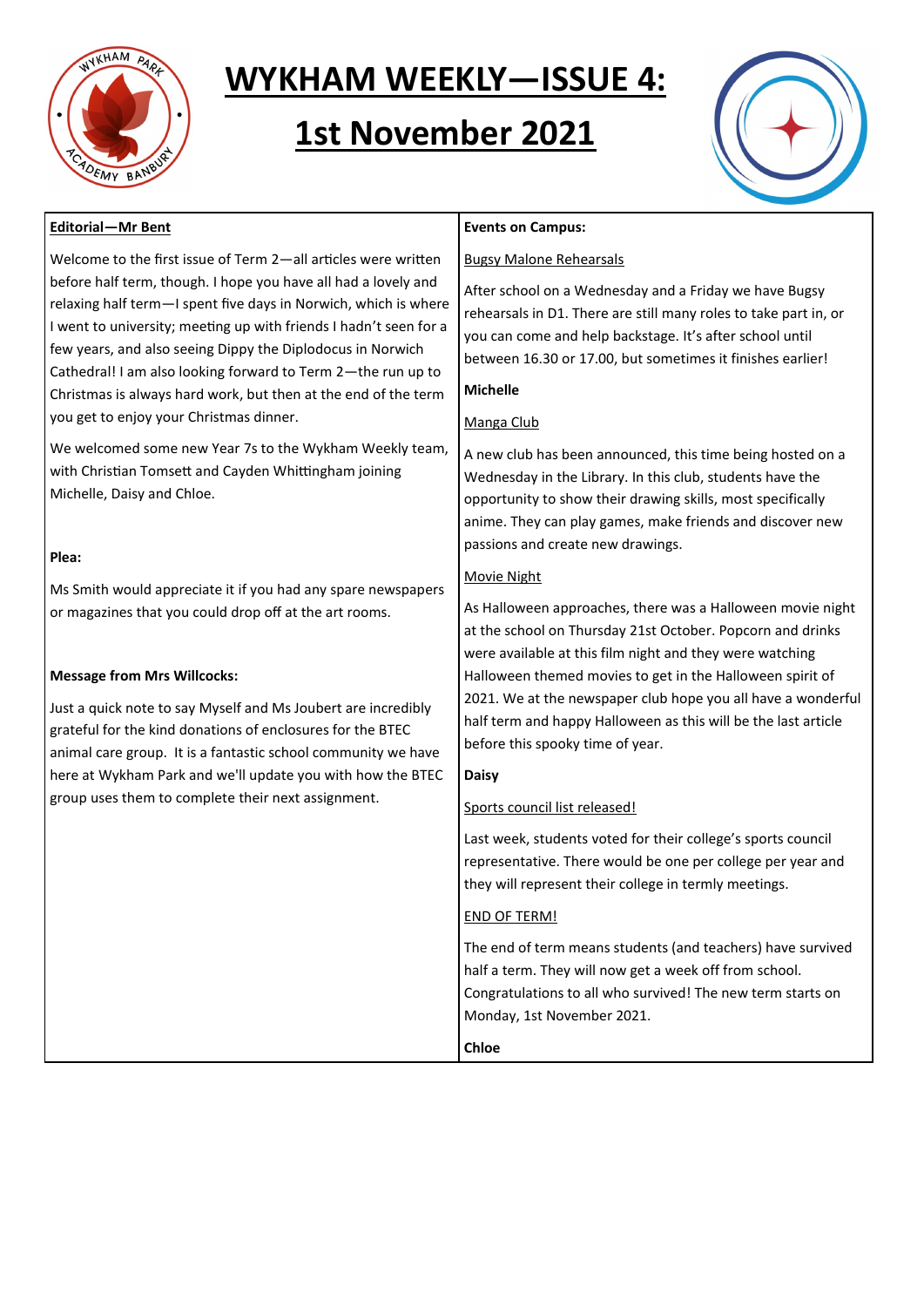#### Book Reviews:

Issue 3's books in the review for this week are....

#### Orion Lost by Alastair Chisholm





Head Kid by David Baddiel

#### **Daisy**

#### Film Reviews:

Another film review for this week's article! This time the film review is about the recent film on Disney+ called 'Raya and the last dragon'. This is a film about the extinction of dragons, and when a girl called Raya goes on a journey, she finds a dragon called Sisu. And no more spoilers for now. However, I highly recommend watching this film as it is very entertaining and has a tense and amazing storyline as well as unique characters.

#### **Daisy**





Name of movie: Paddington

Paddington is a nice family movie to watch at home. I recommend watching it at home. You can watch it on Disney + or get a DVD!

#### Rugby:

Every time we do practice for the rugby club team we don't have any new player. Can we please have YOU on the team. If we have YOU we could have enough players to be able to substitute. Without new players Wykham Park are being roughened up each time we play in proper matches so please join the Wykham Rugby Team. So Year 7 can you please go to Art, but before going up to the art section look for an open or closed white door—you shouldn't miss it is out of the one way system of Maths and History and I.T. corridor.



#### No bullying in school:

Look bullying is wrong and hurtful and we all get that don't we. So we need to end it and I know someone from my primary who bullied but he is a changed man and people bully because they themselves are hurt at home or school and making people hurt makes them feel a lot better about themselves but in the end they are no different than themselves so stop bullying and talk to whoever is causing you harm.

How to make friends quickly:

To make friends quickly is

.Listen to what they say

.Agree with them even if you don't agree with them

.And be yourself

If you follow this then you could make friends a lot quicker.

**Christian**

**Michelle**